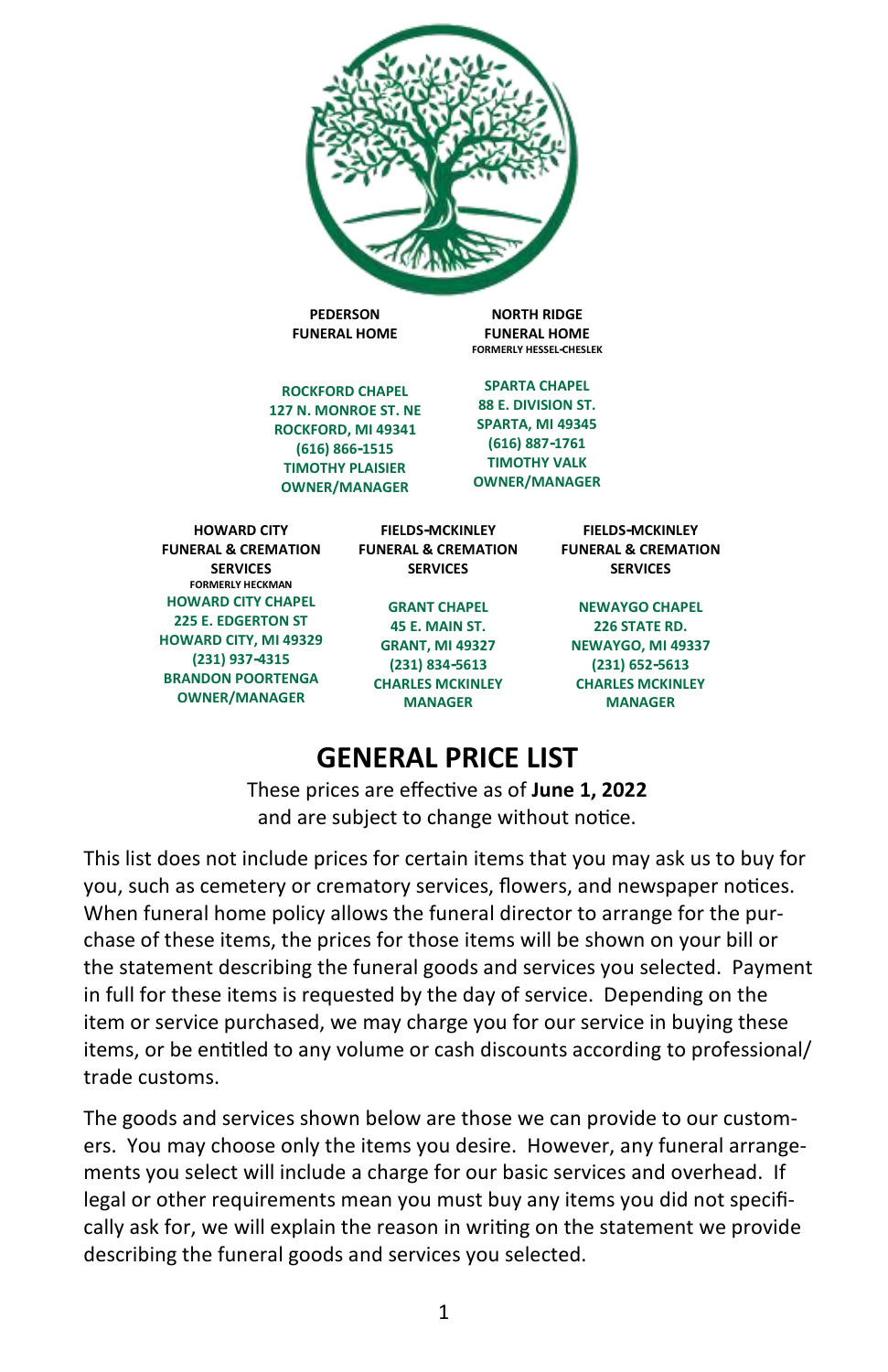### **BASIC SERVICES OF FUNERAL DIRECTOR AND STAFF \$2,295.00**

This fee for our basic services and overhead will be added to the total cost of the funeral arrangements you select. (This fee is already included in our charges for direct cremations, immediate burials, and forwarding or receiving remains.)

The fee for services of funeral director and staff includes:

- Staff and facilities necessary to respond to initial service request.
- $\bullet$  Sheltering of remains.
- $\bullet$  Preparation and filing of necessary permits and authorizations relating to the death and the burial or cremation.
- Consultation with the family or other responsible party to determine services desired.
- Coordinating the details with cemetery, crematory, and/or other parties responsible for the final disposition of the deceased.
- Supervision of transfer to cemetery, crematory, or airport.

## **TRANSFER OF REMAINS TO FUNERAL HOME (within 30 mile radius)** \$475.00

#### **EMBALMING** \$ 950.00

Except in certain special cases, embalming is not required by law. Embalming may be necessary, however, if you select certain funeral arrangements, such as a funeral with viewing. If you do not want embalming, you usually have the right to choose an arrangement that does not require you to pay for it, such as a direct cremation or immediate burial.

# **OTHER PREPARATION OF THE BODY**:

| A. Positioning in casket, normal cosmetology,                |          |
|--------------------------------------------------------------|----------|
| and post embalming care.                                     | \$350.00 |
| B. Bathing, surface disinfection, and placement in casket or |          |
| alternative container when there is no embalming.            | \$350.00 |
| C. Special care of autopsied remains, add additional         | \$100.00 |

### **USE OF FACILITIES AND STAFF SERVICES FOR VISITATION/VIEWING \$750.00**

- Arrangement of visitation period. Arrangement, setup, and maintenance of visitation room. Attendants for visitation period. Receiving and placement of floral tributes.
- Use of facility for the following visitation period.

Additional Visitation (per 2 hour session) 6250.00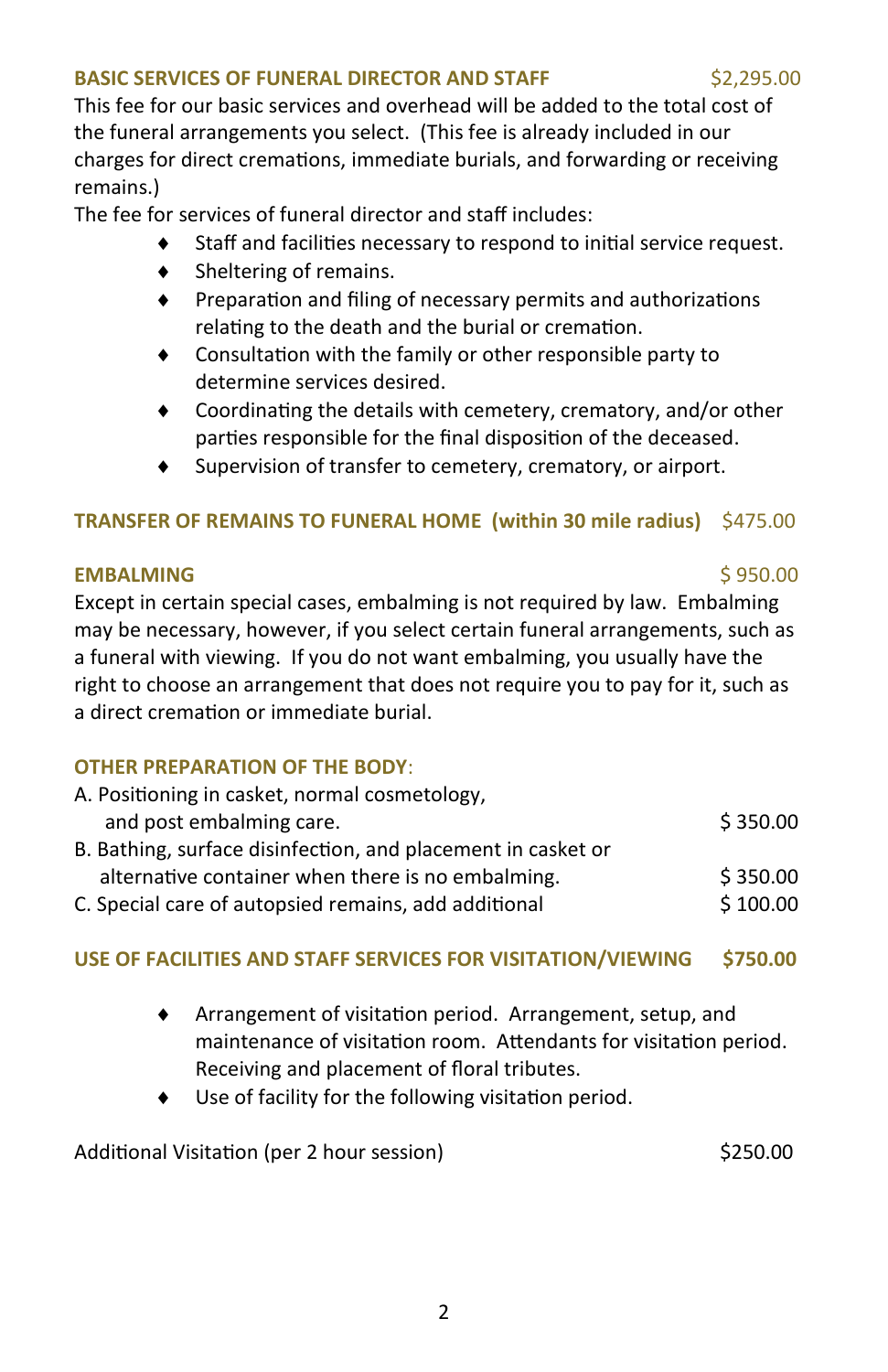# **USE OF FACILITIES AND STAFF FOR FUNERAL CEREMONY** \$750.00 **USE OF FACILITIES AND STAFF FOR MEMORIAL CEREMONY** \$750.00

- Funeral home assistance prior, during and following the services.
- Coordination and direction of funeral services.
- Use of facility for funeral service.
- Direction of interment service.

### **OUTSIDE SERVICE OF FUNERAL DIRECTOR, STAFF & EQUIPMENT \$750.00 WHEN SERVICE LOCATION OTHER THAN FUNERAL HOME**

- Funeral home assistance prior, during, and following the services.
- Coordination and direction of funeral services.
- ◆ Preparation by funeral director and staff for transfer to funeral site other than funeral home.
- Funeral director for additional time at site.
- Necessary staff for additional time at site.
- Use of specialized outside service equipment.
- Additional use of auto equipment for transfer to site.
- Direction of interment service.

### **USE OF EQUIPMENT AND STAFF FOR GRAVESIDE SERVICE \$ 550.00 \$ 550.00**

- Preparation by funeral director and staff for transfer to cemetery.
- Funeral dir. and necessary staff for additional time at cemetery.
- Use of specialized outside service equipment as needed.
- Additional use of auto equipment for transfer to site.
- Direction of interment service.

| SATURDAY MEMORIAL OR FUNERAL SERVICE FEE                     | \$250.00 |
|--------------------------------------------------------------|----------|
| SUNDAY MEMORIAL OR FUNERAL SERVICE FEE                       | \$350.00 |
| <b>EVENING MEMORIAL OR FUNERAL SERVICE</b> (after 5:00 p.m.) | \$350.00 |

#### **OUR STAFF IS NOT AVAILIBLE FOR MEMORIAL OR FUNERAL SERVICES ON THE FOLLOWING HOLIDAYS:**

(New Year's Day, Memorial Day, Independence Day, Labor Day, Thanksgiving, Christmas Eve, Christmas Day)

#### **AUTOMOTIVE EQUIPMENT:**

- ◆ HEARSE (30 mile radius) **\$ 450.00**
- ◆ LIMOUSINE (Market rate) N / A
- ◆ OTHER AUTOMOTIVE EQUIPMENT **bigger and S250.00** Vehicle for local disposition, transfer to crematory,

airport, or to cemetery when there is no local funeral service NOTE: All automotive equipment charges are for local service; additional mileage charges made beyond 30 miles at \$2.50 per loaded mile. All automotive equipment use is subject to a three hour maximum and restricted to funeral use only.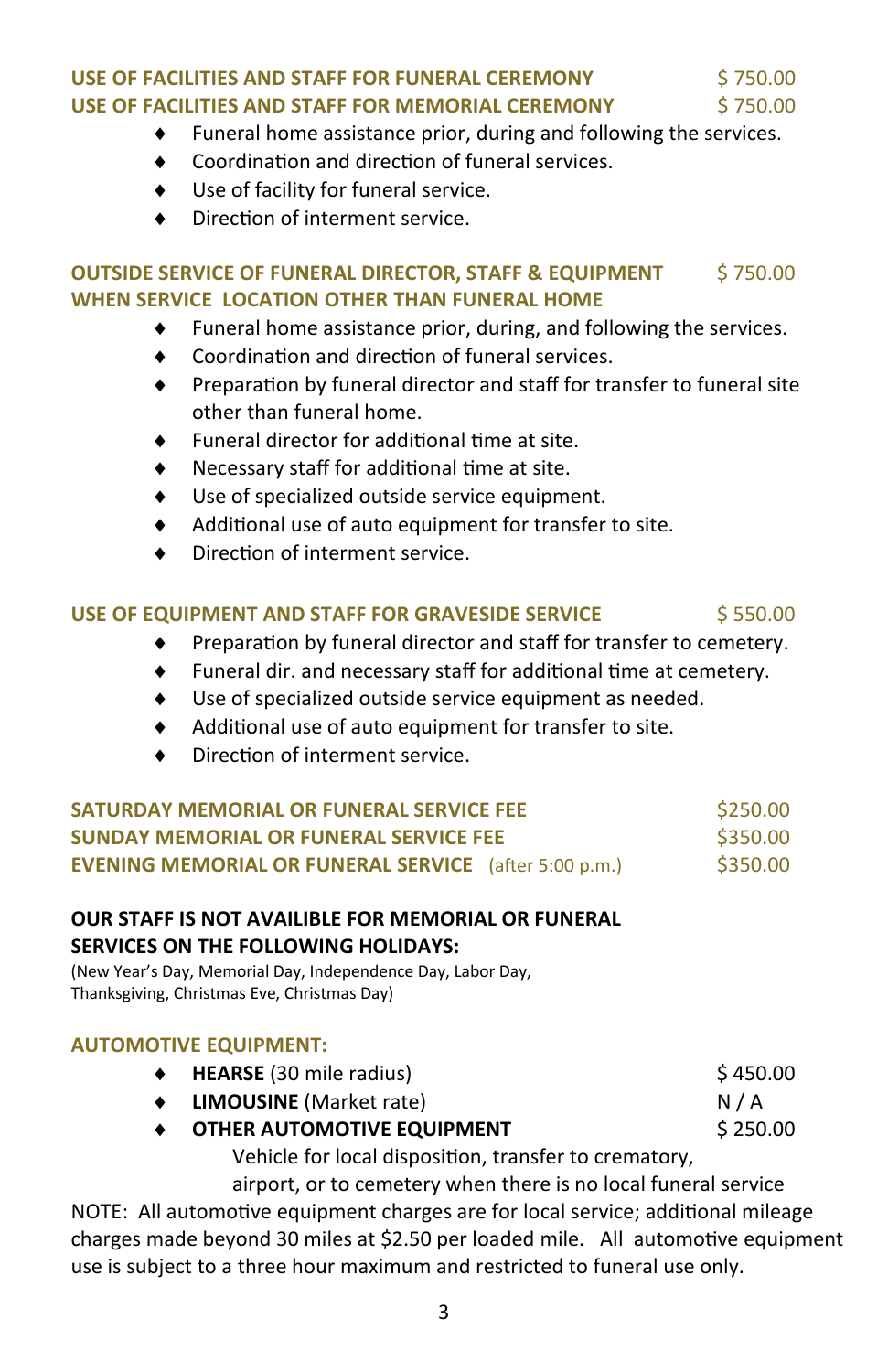#### **GROUPING OF SERVICES:**

#### **DIRECT CREMATION:**  $\qquad \qquad$  \$ 2,100 to \$2,450

This service is provided without viewing or funeral services. If you want to arrange a direct cremation, you can use an alternative container. Alternative containers encase the body and can be made of materials like fiberboard or composition materials (with or without outside covering). The containers we provide are a fiberboard container. You may also select a casket from our casket price list.

Our charge for a direct cremation (without ceremony) includes: basic services of funeral director and staff; a proportionate share of overhead costs; removal of remains; transportation to crematory; necessary authorizations, and cremation.

- a. Direct Cremation without funeral home provided alternative container \$2,100
- b. Direct Cremation with funeral home provided alternative container  $\sim$  \$2,195
- c. Direct Cremation with funeral home provided viewing alternative container  $\sim$  \$2,395

Facilities for a private family identification time (up to 30 minutes), and other preparation of deceased….....\$295

### **IMMEDIATE BURIALS:**  $$3,220.00$  TO \$15,000.00

Our charge for an immediate burial (without ceremony) includes: basic services of funeral director and staff; a proportionate share of overhead costs; removal of remains; and local transportation to cemetery with hearse.

- a. Immediate burial with casket provided by the purchaser  $$3,220$
- b. Immediate burial with cloth covered wood casket \$3,720

# **FORWARDING OF REMAINS TO ANOTHER FUNERAL HOME** \$3,970.00

Our charge includes: basic services of funeral director and staff; a proportionate share of overhead costs; removal of remains; preparation of remains [including embalming], and local transportation. NOTE: Merchandise as selected by purchaser, if any, will be added to this fee.

#### **RECEIVING OF REMAINS FROM ANOTHER FUNERAL HOME** \$2,795.00

Our charge includes: basic services of funeral director and staff; a proportionate share of overhead costs; care of remains; transportation of remains to funeral home and to cemetery or crematory.

NOTE: Services and Merchandise as selected by purchaser, if any, will be added to this fee.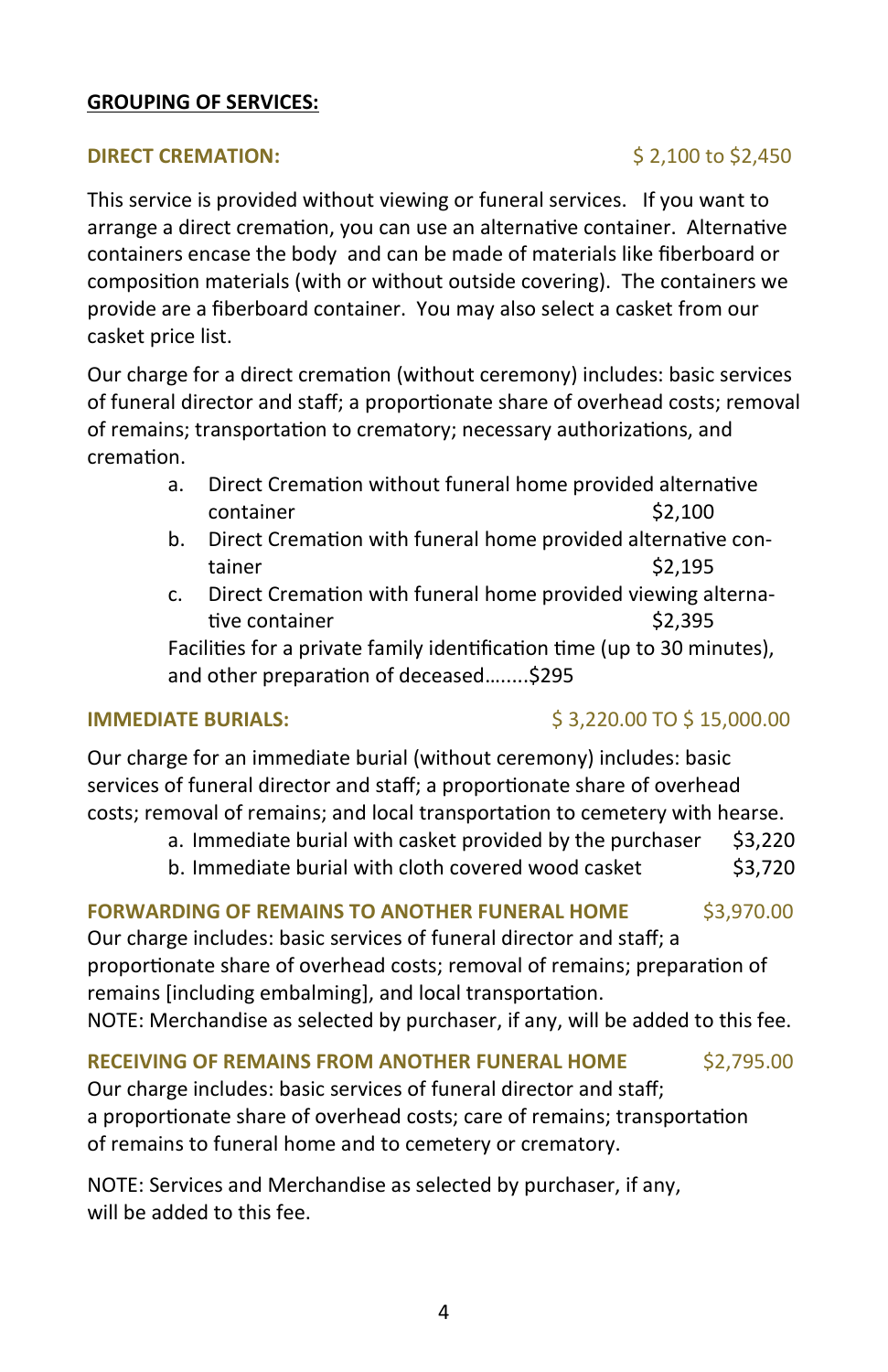### **ANATOMICAL DONATIONS:**  $\begin{array}{ccc} 1,995.00 & \text{if } 1,995.00 \\ \text{if } \mathbf{0} & \text{if } 1,995.00 \end{array}$

Our charge for anatomical donation (without ceremony) includes: basic services of funeral director and staff; a proportionate share of overhead costs; removal of remains; and local transportation to a university in Grand Rapids. Additional mileage to other universities in Michigan at \$2.50 per loaded mile.

This establishment is one of a select number of funeral homes who meet the criteria for providing green funeral service by the Green Burial Council; a taxexempt, nonprofit organization working to encourage environmentally sustainability in the field of funeral service. These offerings allow for a funeral to take place without the use of toxic or non-biodegradable materials/chemicals. Caskets and shrouds are made available to enclose and transport the dead. Body preparation suitable for a green funeral service consists of refrigeration, the use of topical sprays/compounds, or arterial embalming with essential oil. Home wakes, public visitations, church funerals and graveside services are options that may be arranged within the time frame that a green funeral allows. Please check our supplemental Casket Price List for merchandise offerings.

#### **FILING OF INSURANCE CLAIM-ADMIN. FEE** Stating at \$150.00

#### **MERCHANDISE**:

**UNIT PRICES**

#### **GREEN BURIALS:** \$ 3,220.00 plus casket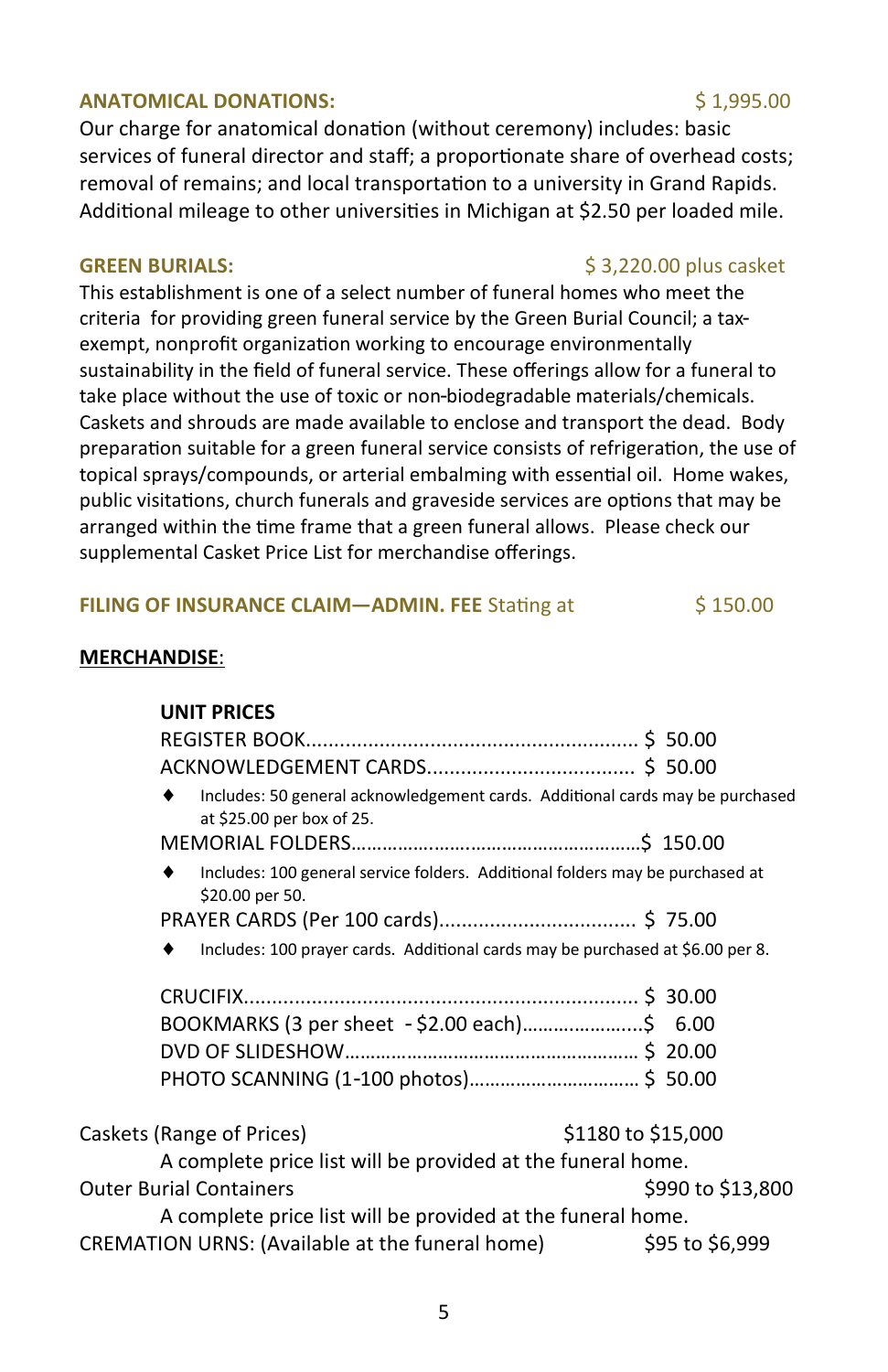# **CASKET PRICE LIST**

# These prices are effective as of *February 15, 2022* and are subject to change without notice.

*\*Items highlighted in green are approved by the Green Burial Council\**

| Manufacturer         | <b>Exterior Material</b>  | <b>Exterior Color</b>        | <b>Interior Material</b> | <b>Interior Color</b> | Price    |
|----------------------|---------------------------|------------------------------|--------------------------|-----------------------|----------|
| Matthews             | Olympus Mahogany          | Dark Georgetown              | Velvet                   | Ivory                 | \$7,995  |
| Mathews              | Kendall Walnut            | Satin Natural Walnut         | Velvet                   | Almond                | \$7,165  |
| Thacker              | Heritage Cherry           | Dark Red Gloss               | Velvet                   | Rosetan               | \$6,006  |
| Matthews             | Woodstock Oak             | Satin Finish                 | Almond Velvet            | Almond                | \$4,922  |
| Thacker              | Oakwood Oak               | Satin Finish                 | Satin                    | Med. Brown            | \$5,280  |
| Aurora               | Dakota Poplar             | <b>Stained Oak Accents</b>   | <b>Basket Weave</b>      | Khaki                 | \$4,740  |
| Matthews             | American Barnwood         | Oak Satin Timber             | Cotton                   | Almond                | \$5,280  |
| Mathews              | Washington Poplar         | Two Tone Dark Satin          | <b>Basket Weave</b>      | Crème                 | \$4,650  |
| Batesville           | <b>Clifton Poplar</b>     | Victorian Cherry             | Crepe                    | Rosetan               | \$2,830  |
| Thacker              | Steuben Hardwood          | Expresso Satin               | Velvet                   | Beige                 | \$2,340  |
| Batesville           | Lyrna Natural             | Natural Satin                | Crepe                    | Rosetan               | \$1,975  |
| Matthews             | Harrison Bronze           | <b>Brushed Bronze</b>        | Velvet                   | <b>Beige</b>          | \$11,985 |
| Aurora               | Patriot 18 Gauge          | Ebony                        | Wool                     | Black                 | \$4,230  |
| Thacker              | Silver Rose 18 Gauge      | Silver Rose Platinum         | Velvet                   | Light Pink            | \$2,568  |
| Thacker              | White Rose                | White                        | <b>Chalet Crepe</b>      | Pastel Pink           | \$2,222  |
| Batesville           | Onyx 18 Gauge             | <b>Stainless Steel Brush</b> | Velvet                   | Silver                | \$5,000  |
| Batesville           | Claret 18 Gauge           | Red                          | Ivory                    | White                 | \$4,010  |
| <b>Batesville</b>    | Antique Blue              | Blue                         | Crepe                    | Light Blue            | \$3,900  |
| Matthews             | Jessup 20 Gauge           | 12 variations                | Crepe                    | Sunburst              | \$2,740  |
| Thacker              | Orchid 20 Gauge           | Orchid Finish                | Crepe                    | Pale Pink             | \$1,852  |
| Newpointe            | Gemini 20 Gauge           | 5 Colors                     | Crepe                    | White                 | \$1,873  |
| Matthews             | Viceroy 20 Gauge          | Silver Hammertex             | Crepe                    | White                 | \$1,905  |
| <b>Basic Cloth</b>   | Cloth Covered             | Blue                         | Crepe                    | Ivory                 | \$1,610  |
| <b>Basic Viewing</b> | Fiberboard                | Blue                         | Crepe                    | White                 | \$250    |
| Kinkaraco            | The Purelight Shroud      | White                        | 100% Linen               | White                 | \$695    |
| Passages             | <b>Willow Casket</b>      | <b>Willow Grass</b>          | Cotton                   | Natural               | \$1,730  |
| Florence             | Green Fields-<br>Hardwood | Unfinished                   | <b>Muslin</b>            | White                 | \$1,950  |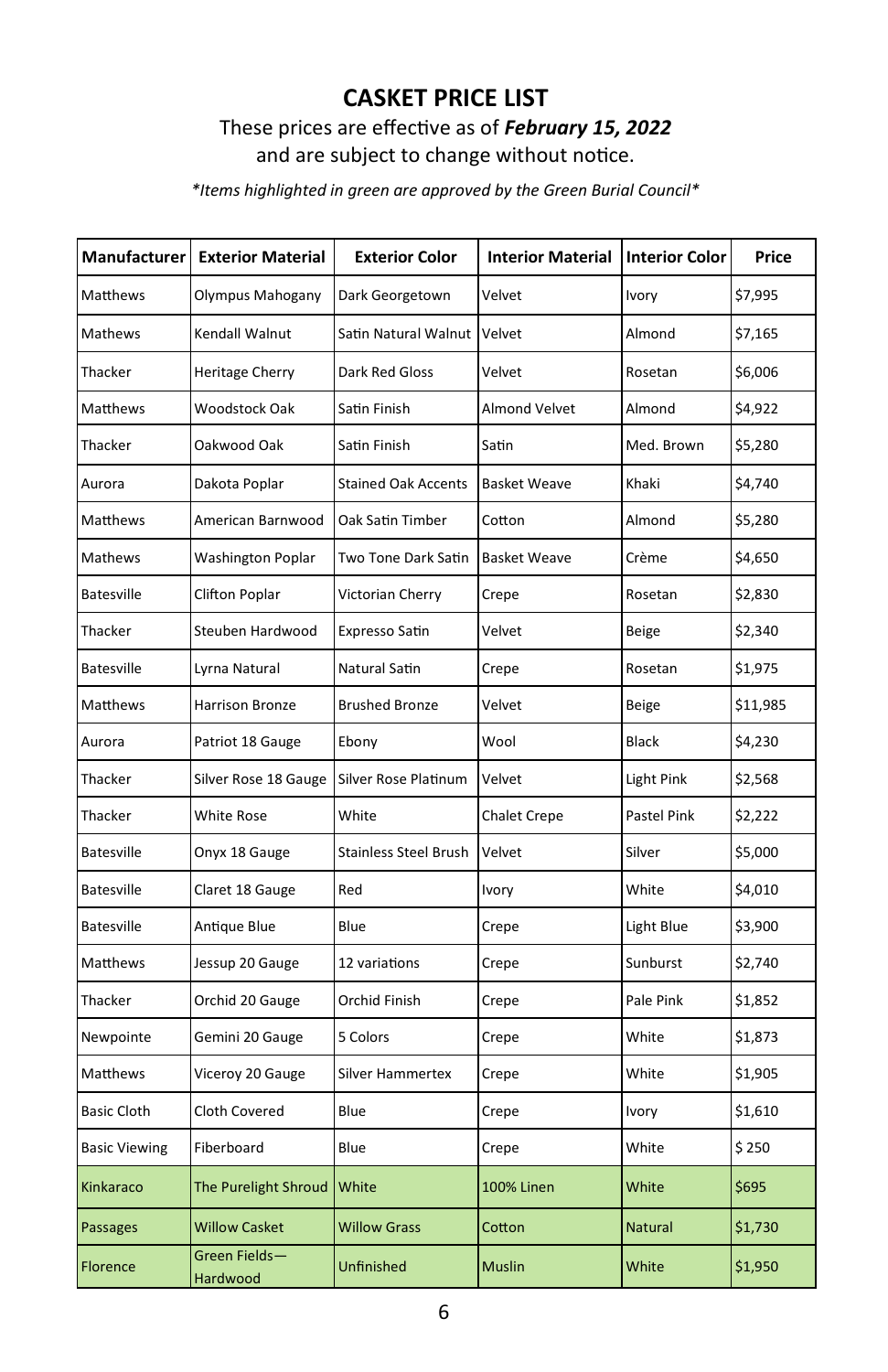# **OUTER BURIAL CONTAINER PRICE LIST**

These prices are effective as of *February 1, 2022 and are subject to change without notice.*

*In most areas of the country, state or local law does not require that you buy a container to surround the casket in the grave. However, many cemeteries require that you have such a container so that the grave will not sink in. Either a grave liner or a burial vault will satisfy these requirements.*

| <b>DESCRIPTION OF OUTER BURIAL CONTAINER</b>                                    |    | <b>RETAIL PRICE</b> |  |
|---------------------------------------------------------------------------------|----|---------------------|--|
| <b>FULL BURIAL</b>                                                              |    |                     |  |
| Concrete Box                                                                    | \$ | 990.00              |  |
| Monarch                                                                         |    | \$1,195.00          |  |
| Monticello/Salute/Sentinal                                                      |    | \$1,520.00          |  |
| Continental (Polystyrene Lined)                                                 |    | \$1,850.00          |  |
| Venetian (White Polystyrene Lined)                                              |    | \$2,330.00          |  |
| <b>Stainless Steel Triune</b>                                                   |    | \$3,860.00          |  |
| Cameo Rose Triune                                                               |    | \$3,860.00          |  |
| <b>Veteran Triune</b>                                                           |    | \$3,860.00          |  |
| Copper Triune                                                                   |    | \$4,960.00          |  |
| <b>Bronze Triune</b>                                                            |    | \$5,300.00          |  |
| <b>CREMATION BURIAL</b>                                                         |    |                     |  |
| <b>Cremation Concrete</b>                                                       | \$ | 380.00              |  |
| <b>Cremation Polystyrene</b>                                                    | \$ | 310.00              |  |
| <b>Cremation Universal by Wilbert</b>                                           | \$ | 540.00              |  |
| Cremation Omni by Eagle                                                         | \$ | 490.00              |  |
| <b>ADDITIONAL FEES RELATED TO OUTER BURIAL CONTAINERS</b>                       |    |                     |  |
| Minimum Service (Lowing Device, Set & Seal)                                     | \$ | 305.00              |  |
| Partial Service (Trim, Chairs, Carpets, Placer, Lowering device, Set & Seal)    | \$ | 350.00              |  |
| Full Service (Tent, Trim, Chairs, Carpets, Placer, Lowering device, Set & Seal) | \$ | 380.00              |  |
| Vaults sealed after 4:00 pm (per hour)                                          | \$ | 60.00               |  |
| Saturday Surcharge                                                              | \$ | 150.00              |  |
| Sunday and holiday service surcharge                                            | \$ | 400.00              |  |

**\*\*\*\*\*\*\*\*\*\*\*\*\*\*\*\*\*\*\*\*\*\*\*\*\*\*\*\*\*\*\*\*\*\*\*\*\*\*\*\*\*\*\*\*\*\*\*\*\*\*\*\*\*\*\*\*\*\*\*\*\*\*\*\***

*THE ONLY WARRANTIES, EXPRESS OR IMPLIED, GRANTED IN CONNECTION WITH THE MERCHANDISE SOLD ARE THE EXPRESS WRITTEN WARRANTIES, IF ANY, EXTENDED BY THE MANUFACTURERS THEREOF. NO OTHER WARRANTIES AND NO WARRANTIES OF MERCHANTABILITY OR FITNESS FOR A PARTICULAR PURPOSE ARE EXTENDED BY THE FUNERAL HOME*.